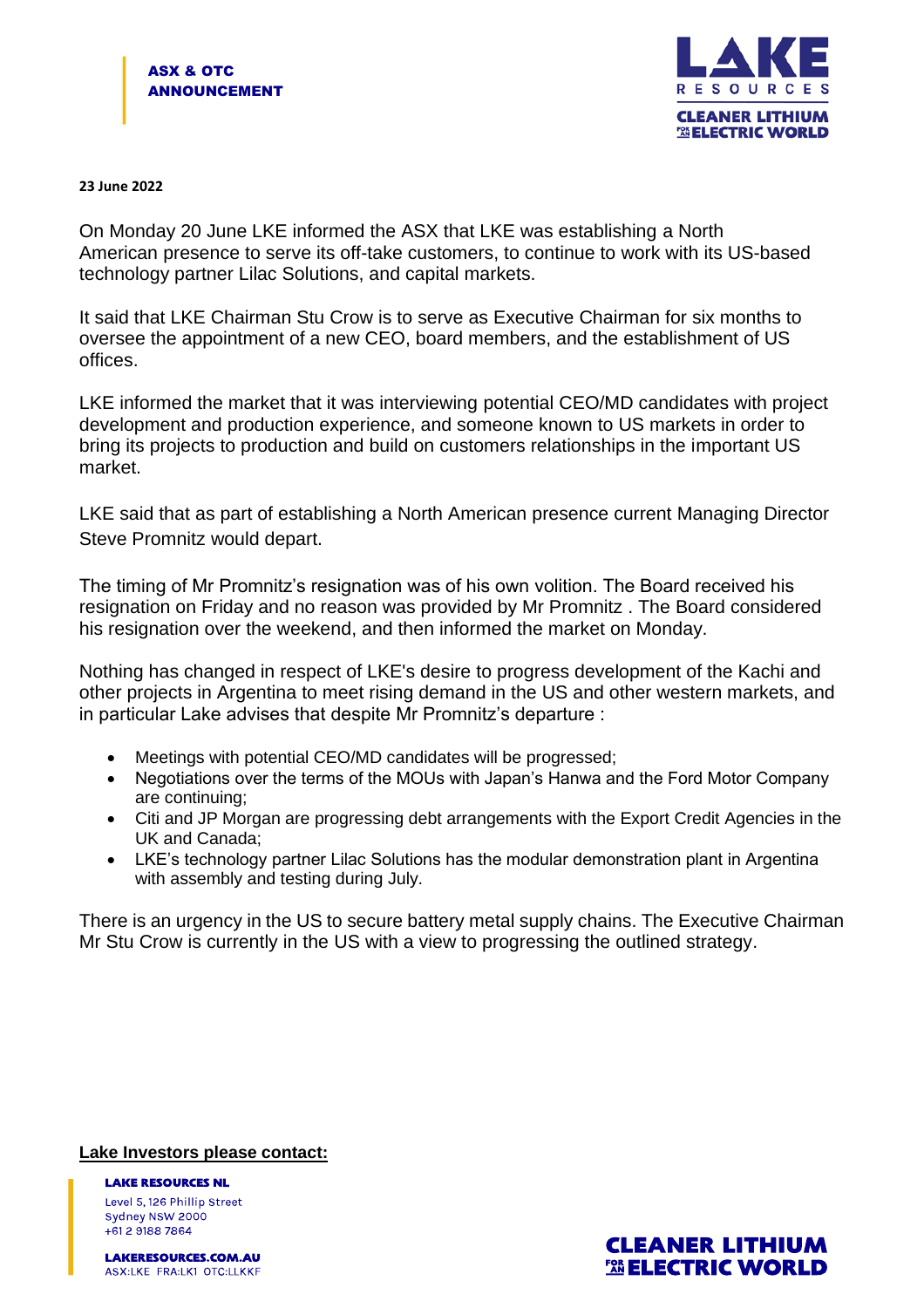

**Twitter:** [https://twitter.com/Lake\\_Resources](https://twitter.com/Lake_Resources) **LinkedIn:** <https://www.linkedin.com/company/lake-resources/> **Facebook:** https://www.facebook.com/LakeResources **Website:** [http://www.lakeresources.com.au](http://www.lakeresources.com.au/) **Join Lake's mailing list:** <http://eepurl.com/gwA3o9> **IR**: Anthony Fensom, Republic PR, +61 (0) 407 112 623, [anthony@republicpr.com.au](mailto:anthony@republicpr.com.au)

**For media queries, please contact:** Nigel Kassulke at Teneo **M:** +61407904874 **E:** [Nigel.Kassulke@teneo.com](mailto:Nigel.Kassulke@teneo.com)

## **About Lake Resources NL (ASX:LKE OTC:LLKKF ) –**

**Clean high purity lithium using efficient disruptive clean technology - in demand by EV makers and lithium-ion batteries** Lake Resources NL (ASX:LKE, OTC: LLKKF) is a clean lithium developer utilising direct extraction technology for production of sustainable, high purity lithium from its flagship Kachi Project in Catamarca Province within the Lithium Triangle in Argentina among three other projects covering 220,000 ha.

This direct extraction method delivers a solution for two rising demands – high purity battery materials to avoid performance issues, and more sustainable, responsibly sourced materials with low carbon footprint and significant ESG benefits.

1. **Climate-Tech**: Efficient, disruptive, clean, cost-competitive technology using well-known water treatment re-engineered for lithium (not mining). Technology partner, Lilac Solutions Inc, is supported by the Bill Gates led Breakthrough Energy fund, MIT's The Engine fund, Chris Sacca's Lowercarbon Capital, BMW, Sumitomo and SK Materials. Lilac will earn in to the Kachi Project, up to a 25% stake, based on certain milestones and then be expected to fund their c.US\$50 million pro-rata share (refer ASX announcement 22 September 2021)

2. **High Purity**: 99.97% purity lithium carbonate samples for a premium price. Demonstrated high quality in nickel rich NMC622 lithiumion batteries (refer ASX announcement 20 October 2020; 2 March 2021).

3. **Sustainable /ESG**: Far smaller environmental footprint than conventional methods, that returns virtually all water (brine) to its source with a low CO2 footprint.

4. **Prime Location, Large Projects**: Flagship Kachi project in prime location among low-cost producers with a large lease holding (74,000 ha) and expandable resource (4.4 Mt LCE) of which only 20% is used for 25 years production at 25,500tpa (JORC Resource: Indicated 1.0Mt, inferred 3.4Mt, refer ASX announcement 27 November 2018). Pre-feasibility study by tier 1 engineering firm shows large, longlife low-cost operation with US\$1.6 billion NPV pretax, and annual EBITDA of US\$260 million from 2024 (refer ASX announcement 17 March 2021; 28 April 2020). (No changes to the assumptions in the resource statement or the PFS have occurred since the announcement date. The DFS will use a base case of 50,000 tpa LCE.)

5. **Finance Indicatively Available**: Long duration, low-cost project debt finance for the Kachi Lithium Project is indicatively available from the United Kingdom's Export Credit Agency UKEF and Canada's EDC with Expressions of Interest to support approx. 70% of the total finance required for Kachi's development, subject to standard project finance terms (refer ASX announcements 11 August 2021; 28 September 2021).

An innovative direct extraction technique, based on a well-used ion exchange water treatment method, has been tested for over 18 months in partnership with Lilac Solutions, with a pilot plant module in California operating on Kachi brines and has shown 80-90% recoveries. Battery quality lithium carbonate (99.97% purity) has been produced from Kachi brine samples with very low impurities (refer ASX announcement 20 October 2020). The first samples of high purity (99.97% purity) battery quality lithium carbonate were tested in a NMC622 battery by Novonix with excellent results (2 March 2021).

This method of producing high purity lithium can revolutionise and disrupt the battery materials supply industry as it's scalable, low cost, and delivers a consistent product quality with a significant ESG benefit.